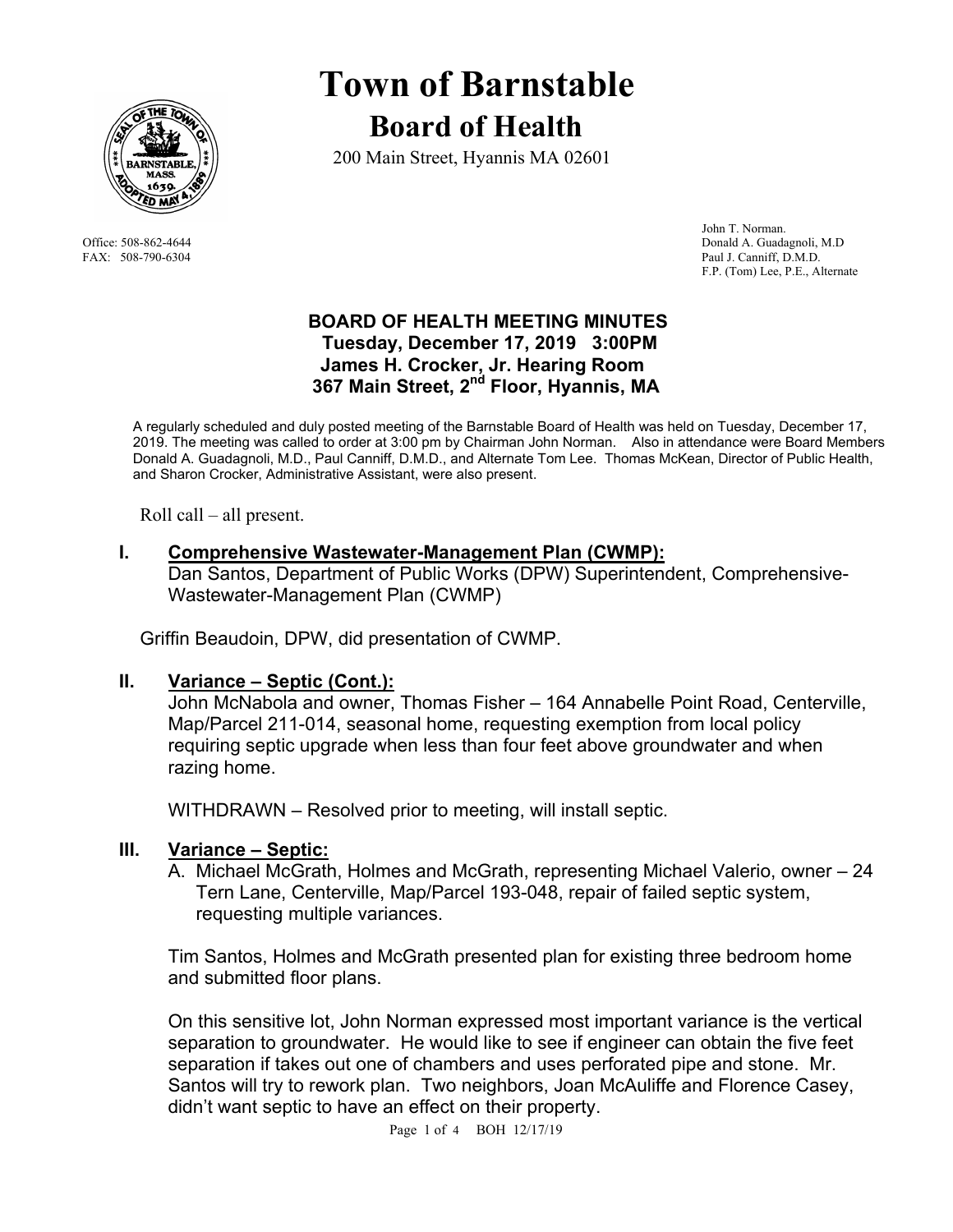Upon a motion duly made by John Norman, seconded by Dr. Canniff, the Board voted to continue the item to the January 21, 2020 meeting. (Unanimously, voted in favor.)

B. Dan Ojala, Down Cape Engineering, representing Stanley Davitoria, owner – 55 and 61 Beechwood Road, Centerville, Map/Parcel 252-182-008, 25, 441 square feet parcel, reserve area reduction in setback variance.

Dan Gonsalves, Down Cape Engineering, presented plan. The property has a steep incline and can only fit two bedrooms on lot.

Upon a motion duly made by John Norman, seconded by Dr. Canniff, the Board voted to grant the variances with the following condition: 1) a two bedroom deed restriction will be filed at the Barnstable County Registry of Deeds and 2) will connect to town sewer as soon as available. (Unanimously, voted in favor.)

#### **IV. Variance Condition(s) – Septic**

Beth Kittila, Horsley Witten Group, representing Michelle Tobey, owner – 23 Stage Coach Road, Centerville, Map/Parcel 172-110, requesting reconsideration of condition(s) in granting septic variance at September 24, 2019 board meeting.

Tom Lee recused himself.

Beth Kittila spoke to the Board of their condition of a three bedroom deed restriction to be recorded. She asked that they reverse this condition as it is not in a nitrogen sensitive area.

The Board felt this condition is appropriate and is consistent with other decisions at the Board.

Upon a motion duly made by Dr. Canniff, seconded by John Norman, the Board voted to deny the request and to keep the three bedroom deed restriction. (Unanimously, voted in favor of keeping deed restriction)

Tom Lee returned to meeting.

#### **V. Bedroom Discrepancy:**

 Henrique Sousa, new owner - 7 Erin Lane, Hyannis, Map/Parcel 291-017, 2 versus 4 bedrooms.

Henrique Sousa was present.

Septic plan shows the design was for 400 gallons, not quite a four bedroom and in a restricted zone. Research will be done in the Building Department's records, as well.

Upon a motion duly made by John Norman, seconded by Dr. Canniff, the Board voted to continue to the January 21, 2020 meeting. (Unanimously, voted in favor.)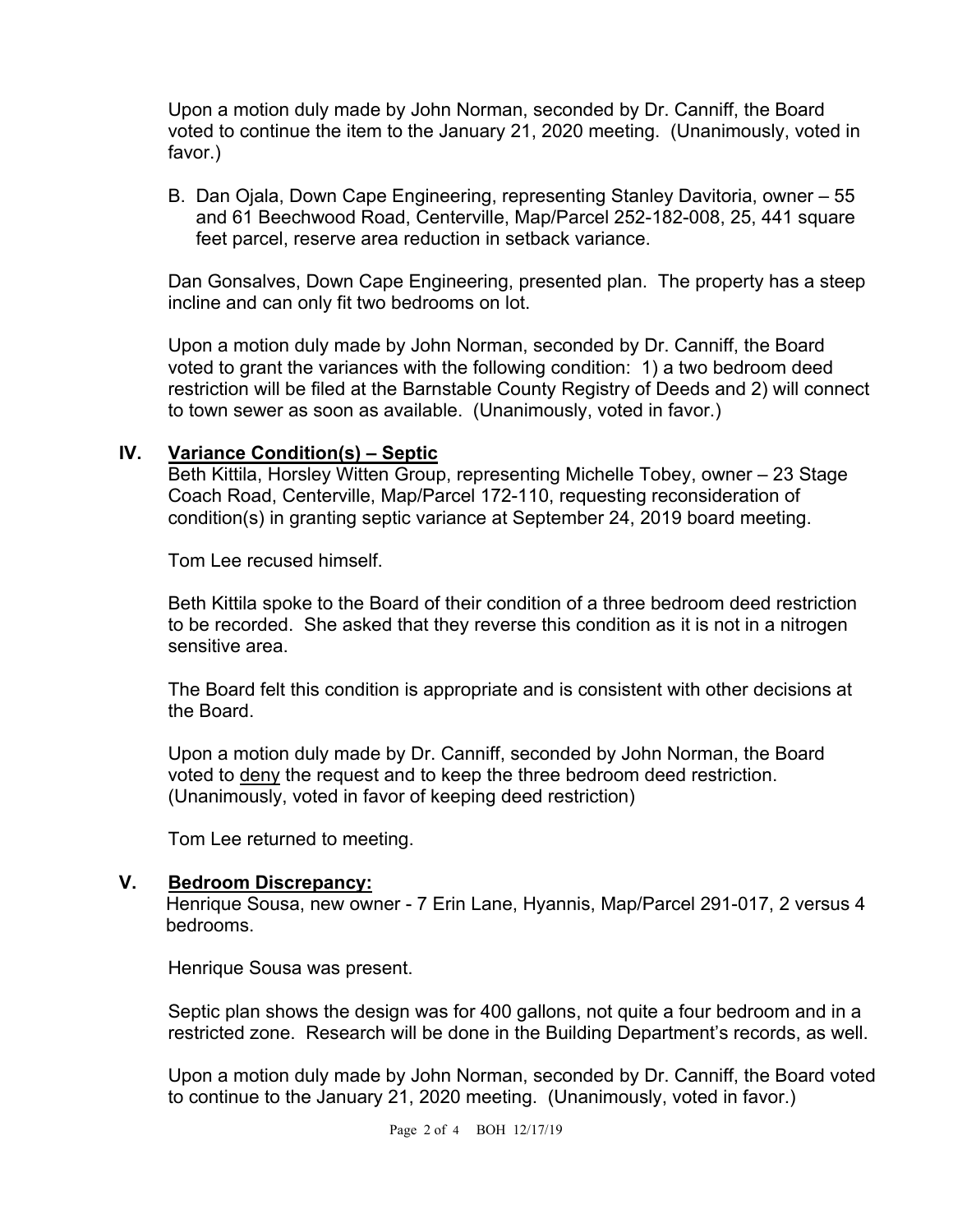# **VI. Variance – Swimming Pool:**

Greg Horton, Holiday Inn, requests a variance to allow qualified swimmers in lieu of lifeguards for pool coverage at two locations:

- A. Holiday Inn, 1127 Iyannough Road, Hyannis
- B. DoubleTree Inn, 287 Iyannough Road, Hyannis

Upon a motion duly made and seconded, the Board voted to grant the variance to allow qualified swimmers at both the Holiday Inn and the DoubleTree Inn. (Two voted in favor, Dr. Canniff opposed.)

# **VII. Septic Installer:**

John Callahan, South Yarmouth, applying for a septic installer's license.

John Callahan was present and all papers were in order.

Upon a motion duly made and seconded, the Board voted to grant a septic installer's license to John Callahan. (Unanimously, voted in favor.)

# **VIII. Sewer Connection: Deadline Extension**

A. Elaine Basias, owner – 32 Paine Avenue, Hyannis, Map/Parcel 288-142, requesting deadline extension to connect to town sewer.

Elaine Basias and her daughter Dawn Basias, who lives in the second house, were both present. The Board asked Ms. Basias to have quotes available if returning in one year.

Upon a motion duly made and seconded, the Board voted to grant a one year deadline extension to connect to the town sewer. (Unanimously, voted in favor.)

B. Oswald Jordan of Brockton, and owner – 54 Point Lane, Hyannis, Map/Parcel 288-168-001, requesting deadline extension to connect to town sewer.

Oswald Jordan was present.

Upon a motion duly made and seconded, the Board voted to grant a one year deadline extension to connect to the town sewer. (Unanimously, voted in favor.)

# **IX. Body Artist:**

Tyler Bolton, body artist at Black Pearl Tattoo Studio and Gallery, 505 (a.k.a. 509) Main Street, Hyannis, has completed trainee period required under his variance for Anatomy and Physiology and is petitioning for body art license without body piercing.

Tyler Bolton and Alex Travassos, owner of Black Pearl Tattoo, were both present. There were no issues Tyler's training period.